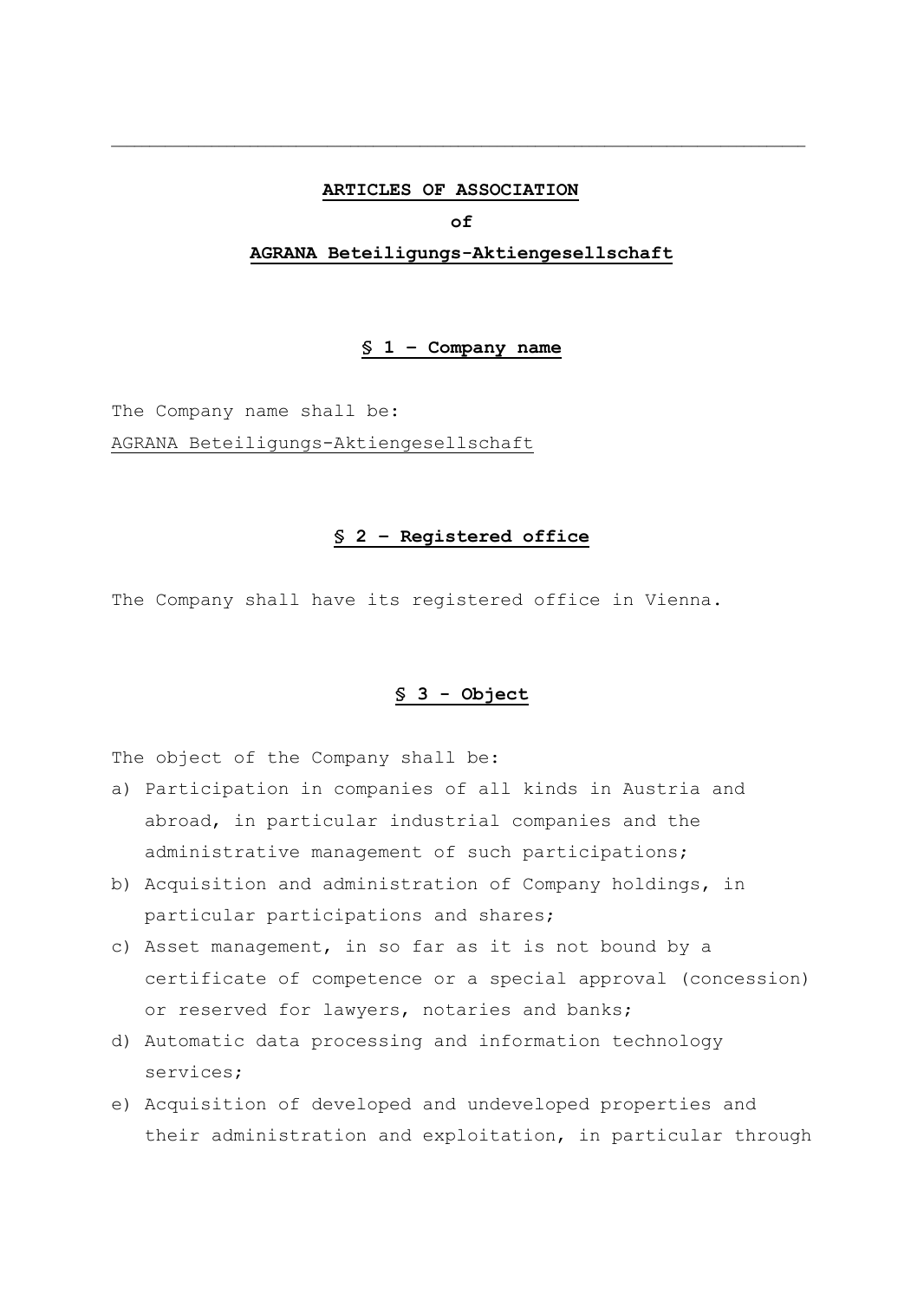sale, rent or leasing and the acquisition and construction of buildings of all kinds;

- f) Rent and leasing of movable properties of all kinds, in particular the renting of vehicles without provision of a driver;
- g) Trade in goods of all kinds and the activities of commercial agents;
- h) Operation, takeover and brokering of all business connected with the object with the exception of banking transactions as defined by the Austrian Banking Act (KWG), which are excluded from the Company's activities.

# **§ 4 – Duration**

The Company shall be established for an unlimited period.

# **§ 5 – Business year**

The business year shall commence on 1 March and end on the last calendar day of the month of February in the following year.

# **§ 6 – Notifications**

Notifications issued by the Company shall, in as far and for as long as these are mandatory under the Austrian Stock Corporation Act (AktG), be published in the "Amtsblatt zur Wiener Zeitung". Furthermore, all other publications and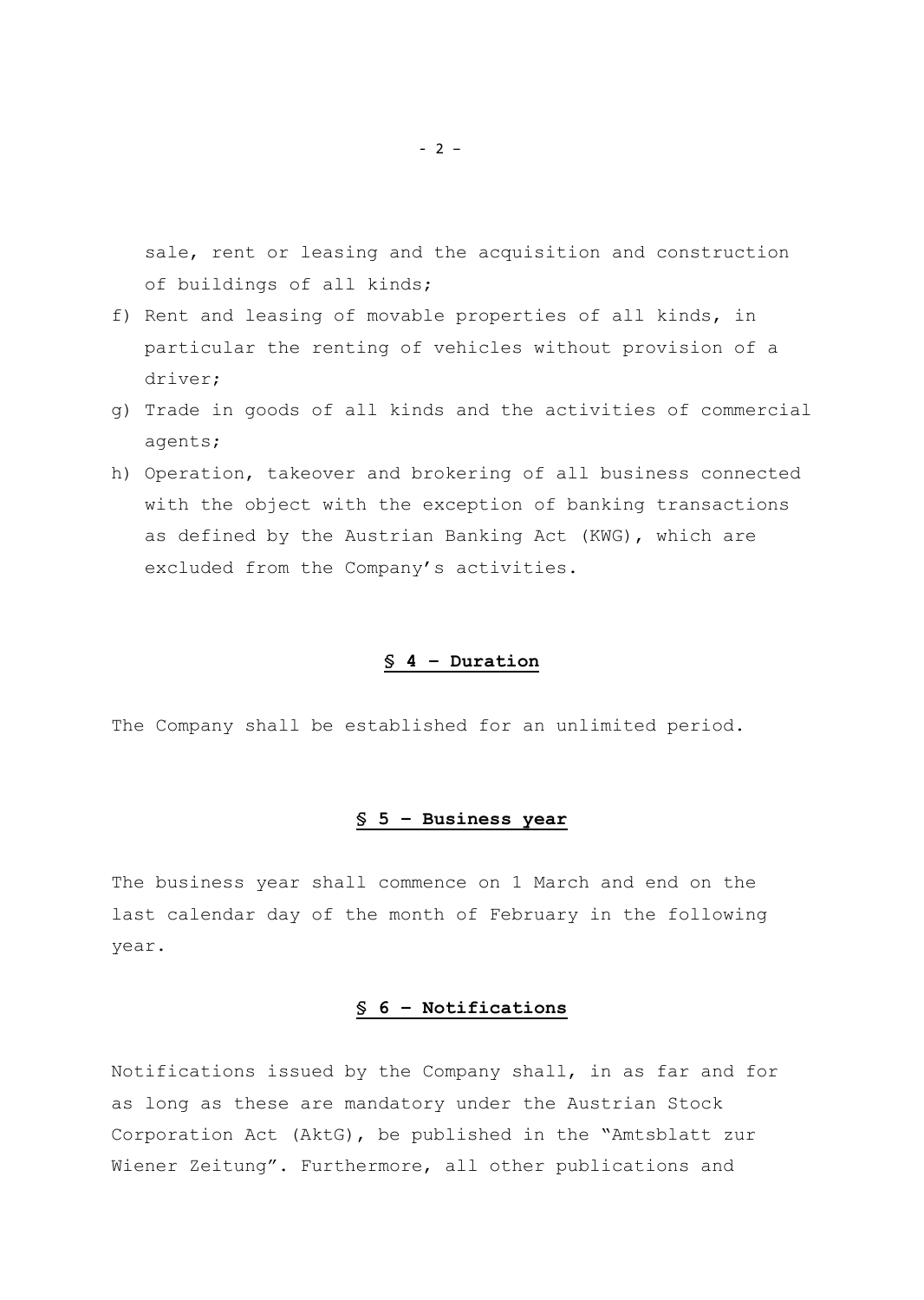notifications issued by the Company shall comply with the applicable legal requirements.

# **§ 7 – Share capital**

- (1) The share capital of the Company shall be EUR 113,531,274.76 (one hundred and thirteen million five hundred and thirty-one thousand two hundred and seventyfour 76/100 euros). It shall be divided into 15,622,244 ordinary bearer shares with voting rights, each share participating equally in the share capital.
- (2) Part of the share capital shall be put up not in the form of cash payments but through contributions in kind.
- (3) The persons named in Column 1 of the table below have made the contributions in kind shown in Column 2 and have been granted shares with the nominal value indicated in Column 3:

| Südzucker<br>Aktiengesellschaft<br>Mannheim/Ochsenfurt                                            | Transfer of the<br>participation in AGRANA<br>Zucker und Stärke<br>Aktiengesellschaft                                                | ATS 43, 352, 0<br>00 <sup>o</sup> |
|---------------------------------------------------------------------------------------------------|--------------------------------------------------------------------------------------------------------------------------------------|-----------------------------------|
| Burgenländischer<br>Rübenbauernbund<br>registrierte<br>Genossenschaft mit<br>beschränkter Haftung | Transfer of the<br>participation in AGRANA<br>Zucker und Stärke<br>Aktiengesellschaft in<br>accordance with the<br>provisions of the |                                   |
|                                                                                                   | Austrian Reorganisation<br>Tax Law (UmgrStG)                                                                                         | ATS 1,228.00                      |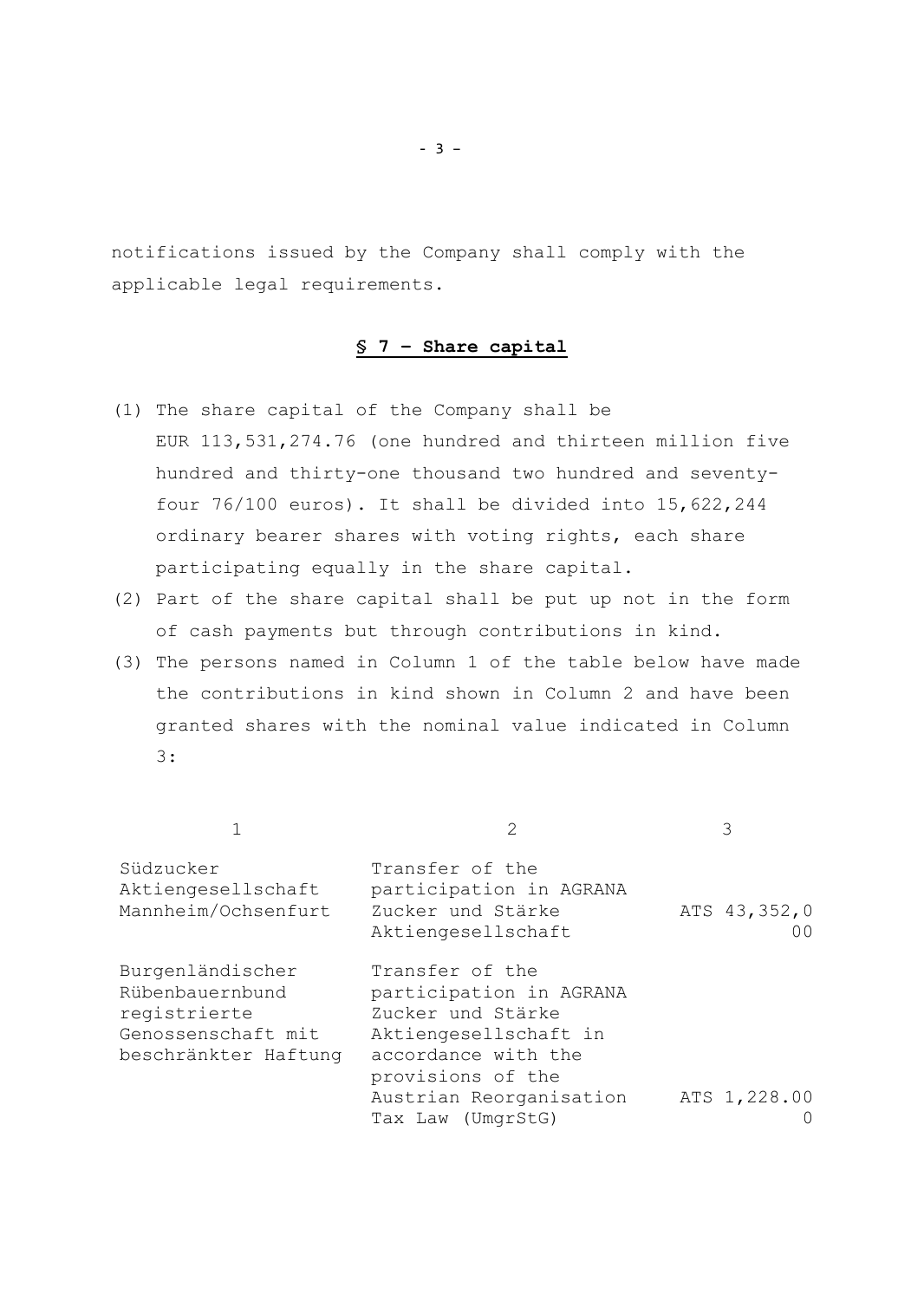| $\mathbf 1$                                                                                                  | 2                                                                                                                                                                                                                                                           |     | 3                                |
|--------------------------------------------------------------------------------------------------------------|-------------------------------------------------------------------------------------------------------------------------------------------------------------------------------------------------------------------------------------------------------------|-----|----------------------------------|
| Steirische<br>Rübenbauerngenossensc<br>haft registrierte<br>Genossenschaft mit<br>beschränkter Haftung       | Transfer of the<br>participation in AGRANA<br>Zucker und Stärke<br>Aktiengesellschaft in<br>accordance with the<br>provisions of UmgrStG                                                                                                                    | ATS | 614,00<br>$\Omega$               |
| Rübenbauernbund für<br>NÖ und Wien<br>registrierte<br>Genossenschaft mit<br>beschränkter Haftung             | Transfer of the<br>participation in AGRANA<br>Zucker und Stärke<br>Aktiengesellschaft in<br>accordance with the<br>provisions of UmgrStG                                                                                                                    |     | ATS 12,600,0<br>00               |
| STRAKOSCH KG                                                                                                 | Transfer of the<br>participation in AGRANA<br>Zucker und Stärke<br>Aktiengesellschaft in<br>accordance with the<br>provisions of UmgrStG                                                                                                                    |     | ATS 28, 910, 0<br>0 <sub>0</sub> |
| RAIFFEISENLANDES BANK<br>NIEDERÖSTERREICH-WIEN<br>registrierte<br>Genossenschaft mit<br>beschränkter Haftung | Transfer of the<br>participation in "Tullner<br>Zuckerfabrik<br>Aktiengesellschaft" and<br>"Österreichischen Agrar-<br>Industrie Gesellschaft<br>m.b.H." in accordance<br>with the provisions of<br>the Austrian Structure<br>Improvement Law<br>(StruktVG) | ATS | 4,034,0<br>00                    |
|                                                                                                              | Transfer of the<br>participation in AGRANA<br>INTERNATIONAL<br>Aktiengesellschaft in                                                                                                                                                                        |     |                                  |
|                                                                                                              | accordance with the<br>provisions of UmgrStG                                                                                                                                                                                                                |     | ATS 21,500,0<br>0 <sub>0</sub>   |

- 4 –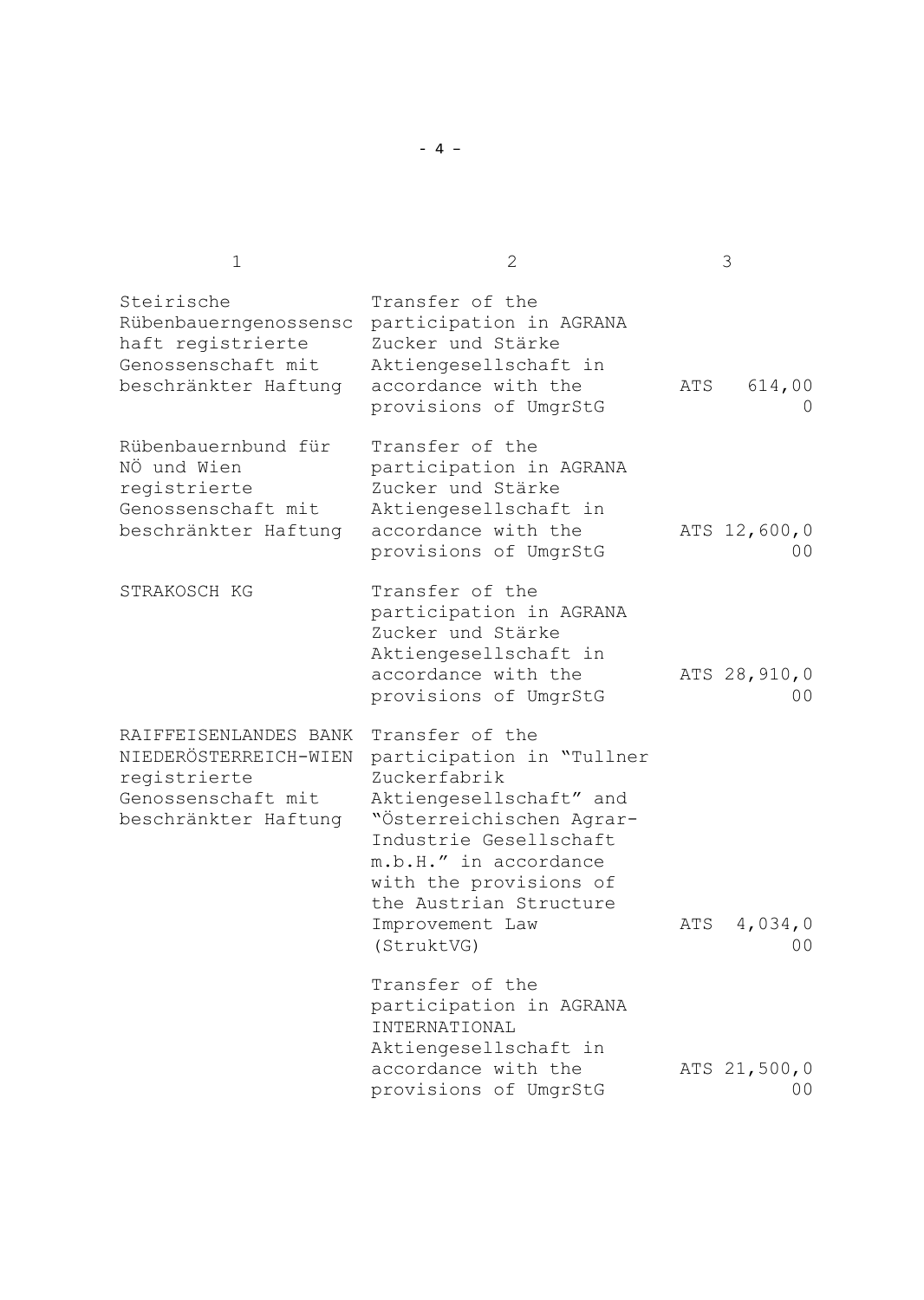| $\mathbf 1$                                             | $\overline{2}$                                                                                                                                                                        |     | 3                              |
|---------------------------------------------------------|---------------------------------------------------------------------------------------------------------------------------------------------------------------------------------------|-----|--------------------------------|
| Zuckermarkt<br>Studiengesellschaft<br>m.b.H.            | Transfer of the<br>participation in "Tullner<br>Zuckerfabrik<br>Aktiengesellschaft" and<br>"Sugana Zucker<br>Gesellschaft m.b.H." in<br>accordance with the<br>provisions of StruktVG | ATS | 500,0<br>0 <sub>0</sub>        |
| Estezet<br>aft m.b.H.                                   | Transfer of the<br>Beteiligungsgesellsch participation in "Tullner<br>Zuckerfabrik<br>Aktiengesellschaft" in<br>accordance with the<br>provisions of StruktVG                         |     | ATS 2,800,00                   |
| Südzucker<br>Aktiengesellschaft<br>Mannheim/Ochsenfurt  | Transfer of the<br>participation in AGRANA<br>INTERNATIONAL<br>Aktiengesellschaft in<br>accordance with the<br>provisions of UmgrStG                                                  |     | ATS 43,000,0<br>00             |
| Leipnik-Lundenburger<br>Industrie<br>Aktiengesellschaft | Transfer of the<br>participation in AGRANA<br>INTERNATIONAL<br>Aktiengesellschaft in<br>accordance with the<br>provisions of UmgrStG                                                  |     | ATS 10,750,0<br>0 <sub>0</sub> |
| RZB - Beteiligungs<br>gesellschaft m.b.H.               | Transfer of the<br>participation in AGRANA<br>INTERNATIONAL<br>Aktiengesellschaft in<br>accordance with the<br>provisions of UmgrStG                                                  |     | ATS 10,750,0<br>00             |

(4) The remaining share capital of EUR 100,447,403.04 (one hundred million four hundred and forty-seven thousand four hundred and three 04/100 euros) shall be paid in cash.

- 5 –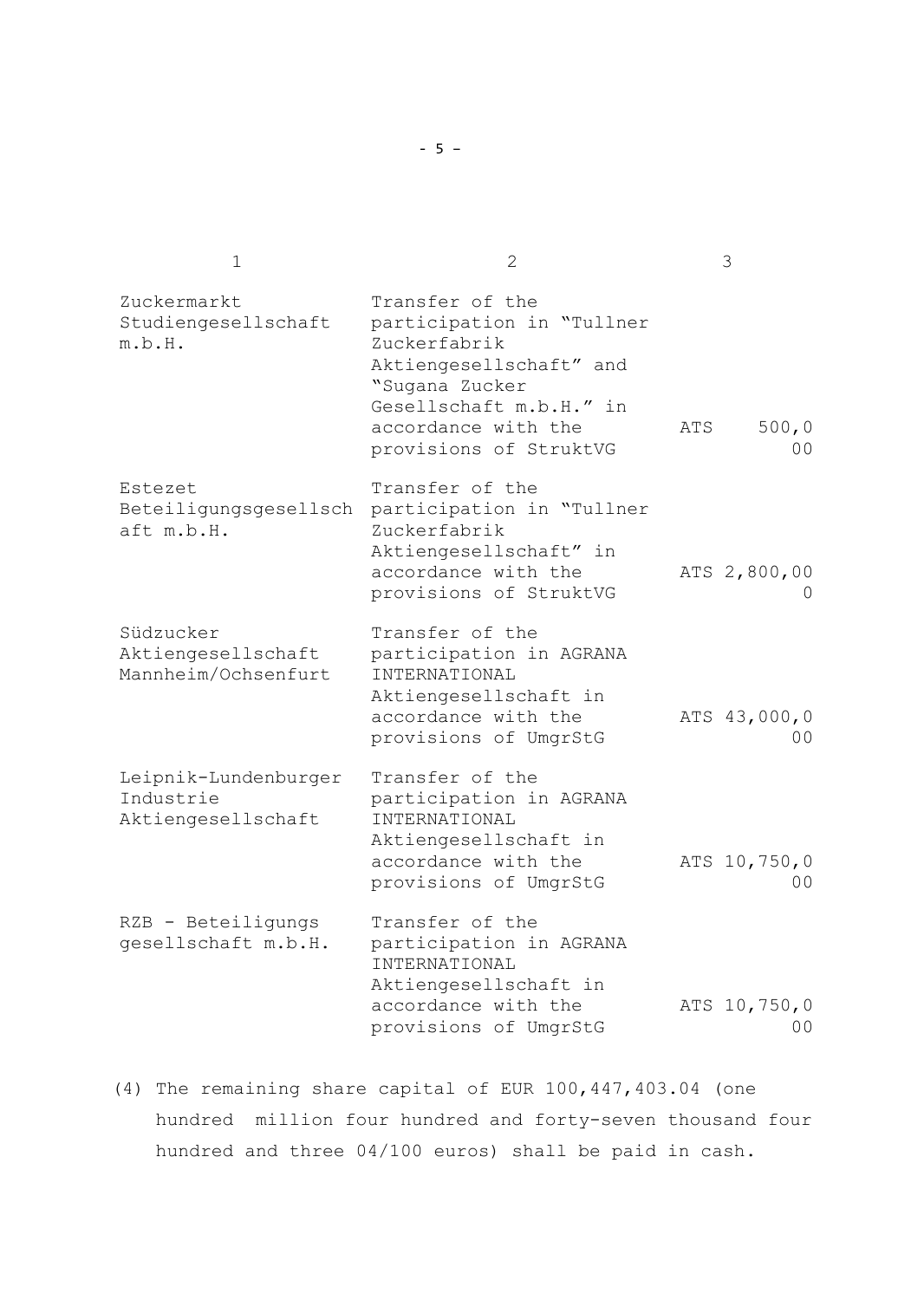(5) The Management Board shall be authorized through 4 September 2020 , after approval by the Supervisory Board, to increase the share capital by up to  $\epsilon$  4,940,270.20 by issuing up to 679,796 new no-par value ordinary bearer shares in the Company in return for cash or contributions in kind, in one or more tranches, and set the amount of the issue, which may not be below the proportionate amount of the share capital, as well as the terms and conditions of the issue and other details required for the completion of the capital in-crease after consulting the Supervisory Board. With the approval of the Supervisory Board, the Management Board is authorized to partially or fully exclude shareholders from the right to subscribe (i) if capital is increased in return for cash contributions and in total the mathematical percentage of the share capital of the Company attributable to the shares issued in return for the cash contribution under the exclusion of the subscription right does not exceed the limit of 10% (ten percent) of the share capital of the Company at the time the authorization is exercised, (ii) if the capital is increased in return for a contribution in kind, (iii) for the exercising of an over-allotment option (greenshoe) or (iv) for the elimination of fractional amounts.

The Supervisory Board is authorized to make amendments to the Articles of Association if they result from a change in the authorized capital due to the issuing of shares".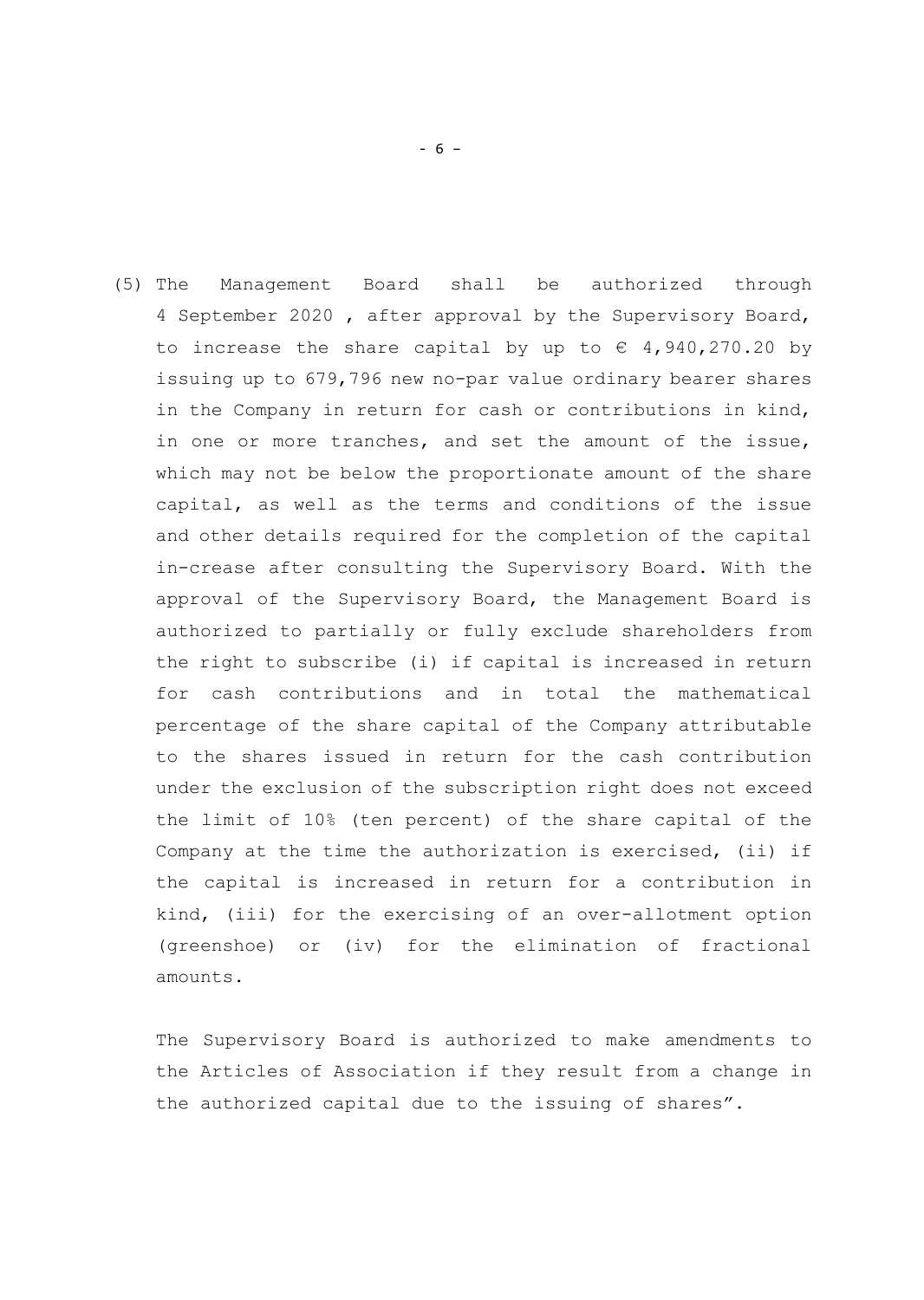# **§ 8 – Form and content of the shares and other certificates: global shares**

(1) The form and content of the share certificates shall be determined by the Management Board.

(2) Bearer shares are to be evidenced in one, or where appropriate, in a number of global certificates and at a securities deposit bank according to § 1 para 3 of the Custody Act or at an equivalent foreign institution.

### **§ 9 – Management Board**

- (1) The Management Board shall consist of three, four or five persons.
- (2) The Company shall be managed by the Management Board in accordance with rules of procedure, which must be approved by the Supervisory Board and include an allocation of responsibilities.
- (3) The Company shall always be represented by two members of the Management Board or by one member of the Management along with a general authorised signatory [Gesamtprokurist]. Furthermore, the Company may also be represented by two authorised signatories [Prokuristen].

### **§ 10 – Supervisory Board**

(1) The Supervisory Board shall consist of a minimum of three and a maximum of eight persons elected by the Shareholders' Meeting.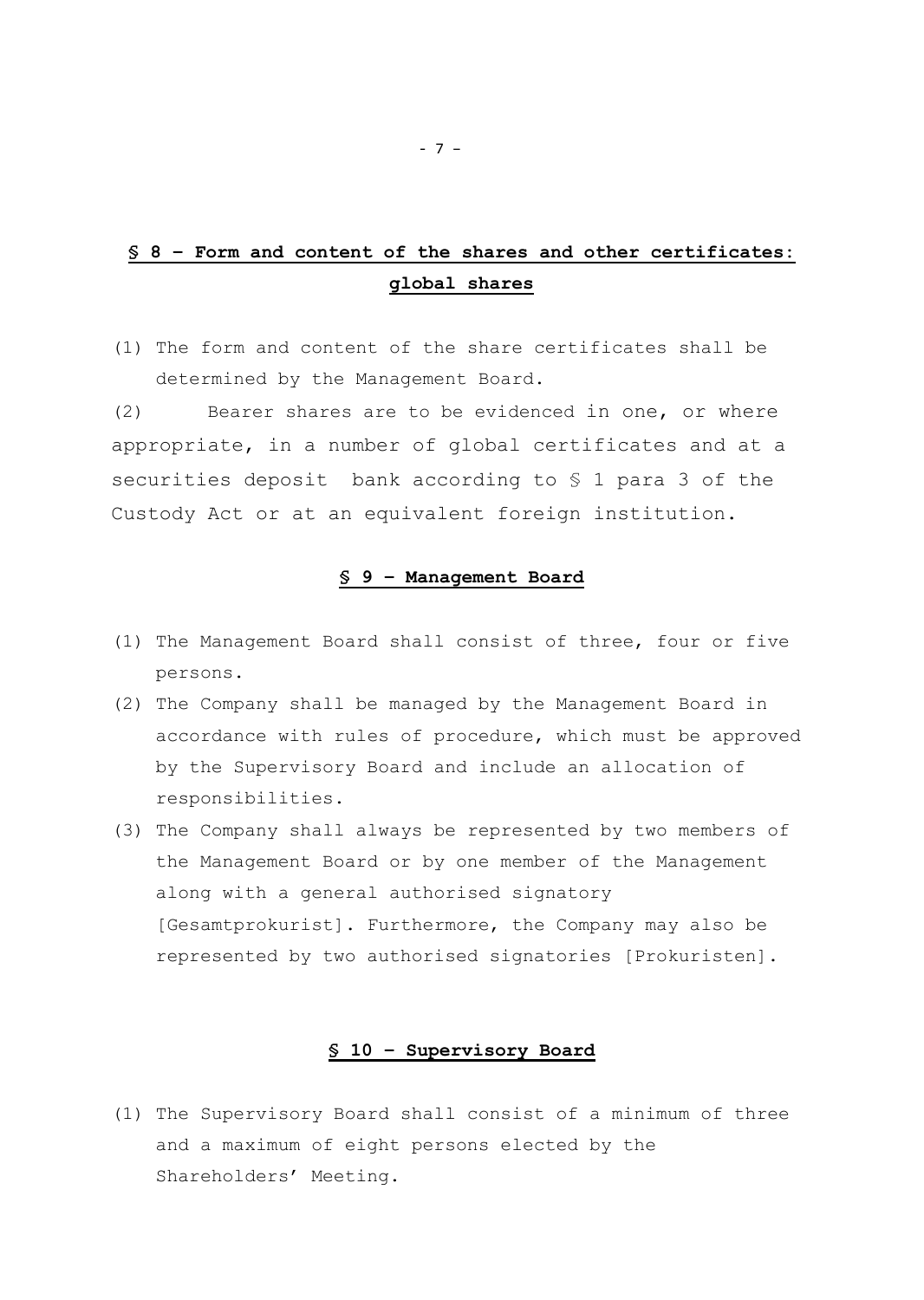- (2) The members of the Supervisory Board to be elected by the Shareholders' Meeting shall be elected until the end of the Shareholders' Meeting discharging them for the fourth year after their election; the business year in which the member of the Supervisory Board was elected shall not be counted.
- (3) Every member of the Supervisory Board may resign from office with four weeks' written notice addressed to the Chairman of the Supervisory Board and sent by recorded delivery. The Chairman of the Supervisory Board shall give notice of the resignation of his office as Chairman (or as member of the Supervisory Board) to the deputy chairmen of the Supervisory Board.
- (4) If a member of the Supervisory Board resigns before the end of his period of office, a replacement shall be elected at the next Ordinary Shareholders' Meeting. However, a replacement shall be elected without delay at an Extraordinary Shareholders' Meeting, if the number of members of the Supervisory Board falls below three. The elected replacement member shall serve in office for the remainder of the resigning member's period of office.

## **§ 11. Chairmanship of the Supervisory Board**

The Supervisory Board shall elect a Chairman and one or two deputy chairmen from among its members. They shall hold this office until the end of the Shareholders' Meeting in which they are discharged for the fourth business year after their election to the Supervisory Board; the business year in which

- 8 –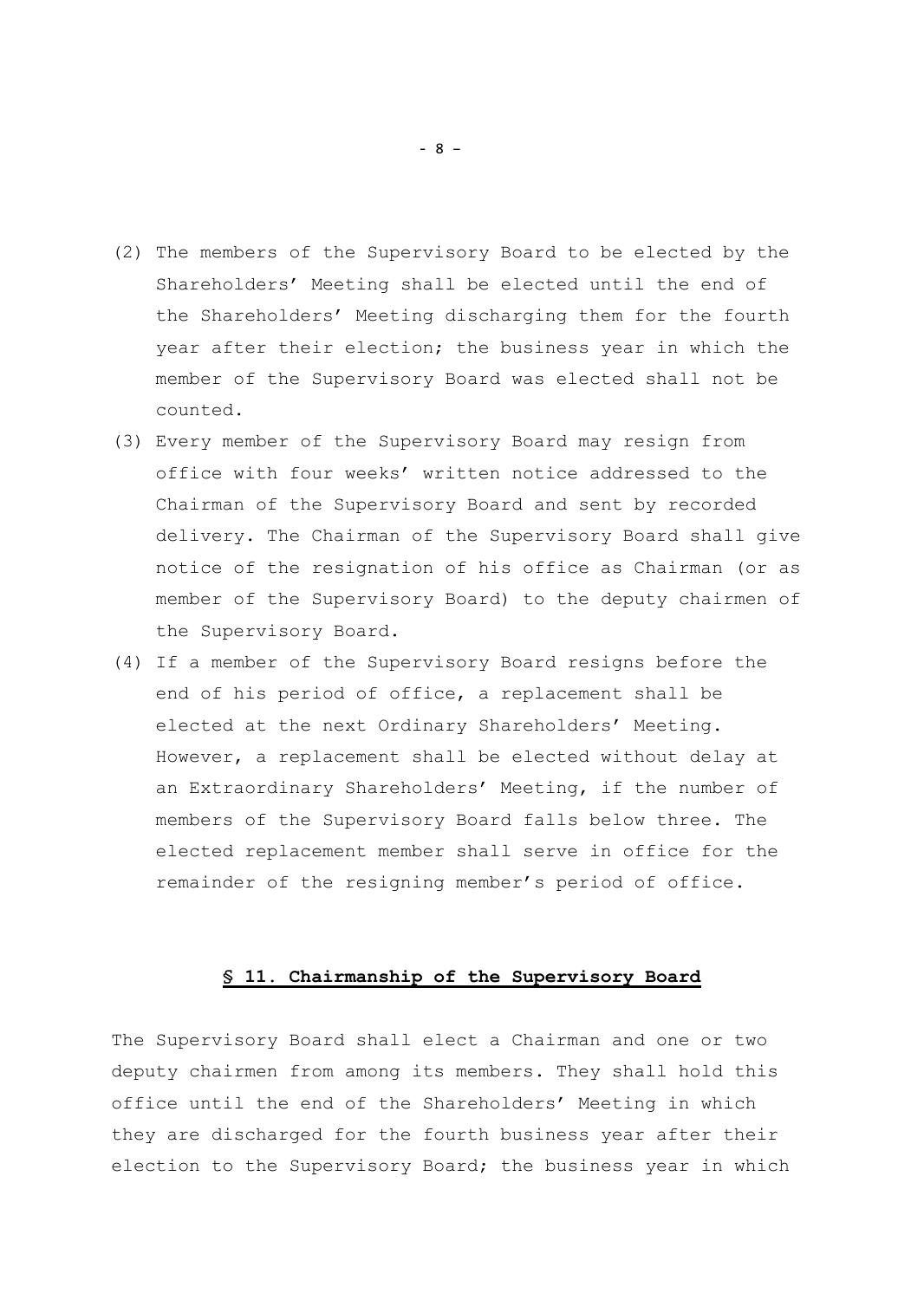the election took place shall not be counted. If the Chairman or one of his deputy chairmen resigns from these functions during their period of office, the Supervisory Board shall elect a replacement without delay. The elected replacement shall serve for the remainder of the resigning member's period of office.

# **§ 12 – Rules of procedure; quorums; items requiring approval**

- (1) The Supervisory Board shall adopt rules of procedure for itself.
- (2) The Supervisory Board shall adopt decisions in meetings or, if no member opposes such a procedure, by written vote.
- (3) The meetings of the Supervisory Board shall be convened by the Chairman or, in the event that he or she is unable to attend, the oldest deputy who is able to attend. The meetings shall be convened with at least eight days' notice not counting the day of notification and the day of the meeting, including the notification of the agenda. In order to adhere to the above deadline, decisions may be adopted and meetings convened without observance of these convocation requirements, provided that no member of the Supervisory Board objects.
- (4) The Supervisory Board shall be quorate, if at least three members including the Chairman or a deputy are present.
- (5) Every member of the Supervisory Board may represent another member for an individual meeting by written proxy.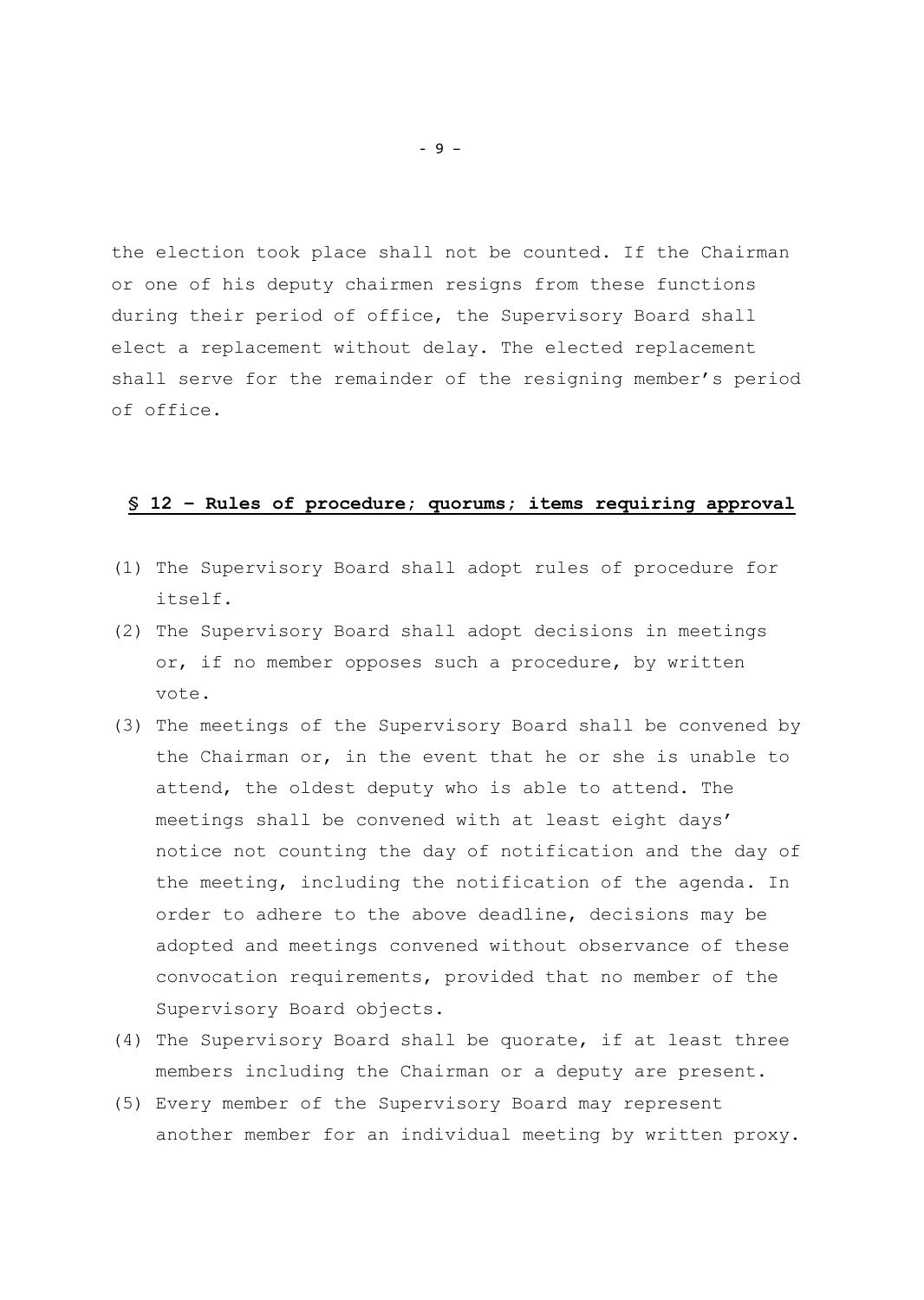- (6) The meetings of the Supervisory Board shall be chaired by the Chairman or, in the event that he or she is unable to attend, the oldest deputy who is able to attend.
- (7) The chairman of the meeting shall determine the order in which the agenda items are dealt with and the type of voting.
- (8) The Supervisory Board shall adopt its decisions by simple majority of the votes cast.
- (9) The Supervisory Board may form Supervisory Board committees from its members. Supervisory Board committees must consist of at least three persons. The provisions of §§ 11, 12, para. 3 to 8 and para. 10 shall apply *mutatis mutandis* to the Supervisory Board committees.
- (10) Written minutes shall be kept of the discussions and decisions of the Supervisory Board and its committees, which shall be signed by the chairmen of the meetings.
- (11) The following items shall require the approval of the Supervisory Board:
	- a) Acquisition and sale of holdings, and acquisition, sale, establishment and closure of companies and enterprises, in so far as they exceed EUR 726,728.34 (seven hundred and twenty-six thousand seven hundred and twenty-eight 34/100 euros) in each case;
	- b) Acquisition, sale and encumbrance of properties, in so far as they exceed EUR 726,728.34 (seven hundred and twenty-six thousand seven hundred and twenty-eight 34/100 euros) in each case;
	- c) Establishment and closure of subsidiaries;
	- d) Investments, in so far as they exceed EUR 726,728.34 (seven hundred and twenty-six thousand seven hundred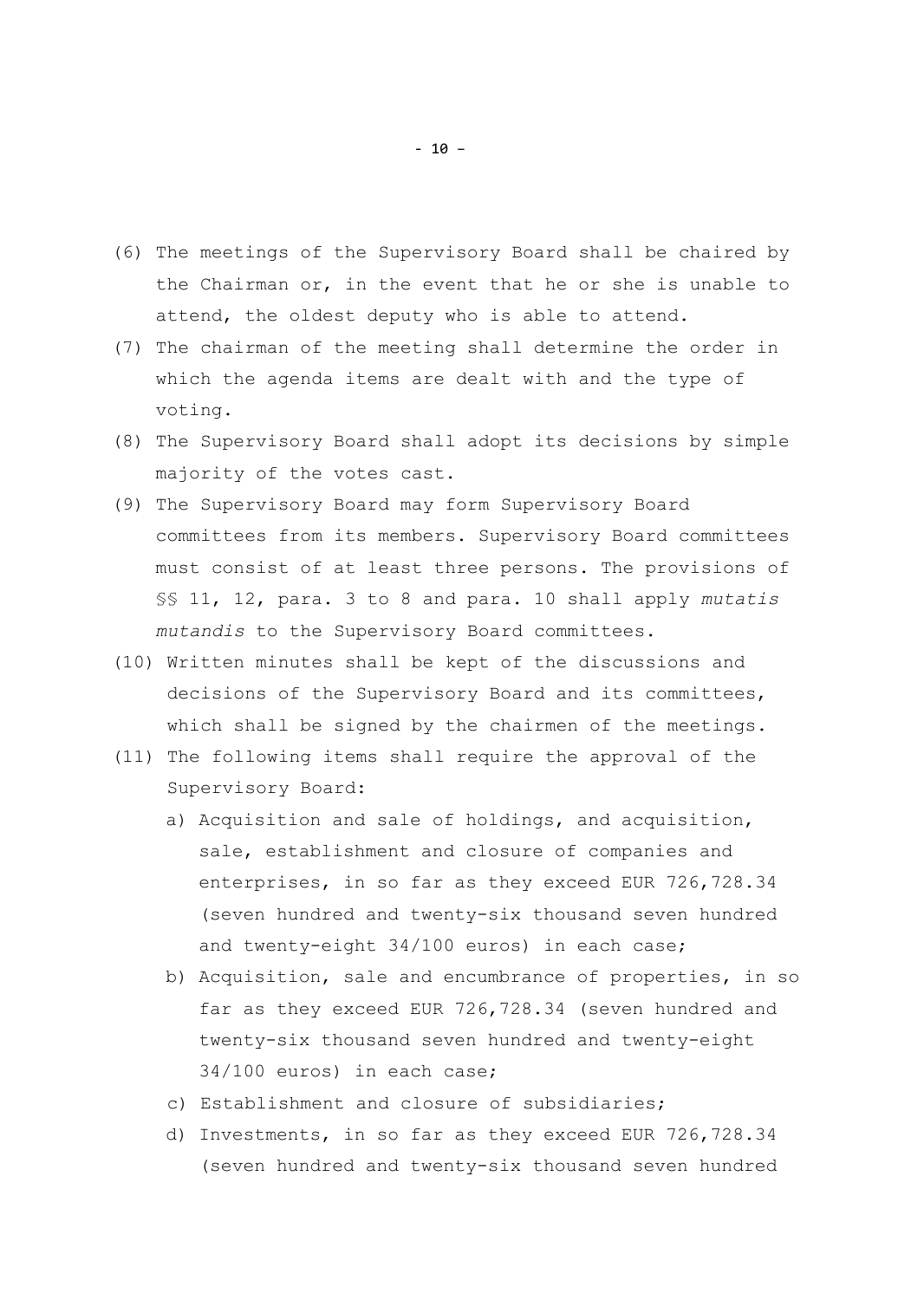and twenty-eight 34/100 euros) in each case and EUR 7,267,283.42 (seven million two hundred and sixty-seven thousand two hundred and eighty-three 42/100 euros) in total in a business year;

- e) Taking out bonds, loans and credits in so far as they exceed EUR 726,728.34 (seven hundred and twenty-six thousand seven hundred and twenty-eight 34/100 euros) in each case and EUR 7,267,283.42 (seven million two hundred and sixty-seven thousand two hundred and eighty-three 42/100 euros) in total in a business year;
- f) Granting of loans and credits, in so far as they are not part of regular business;
- g) Inclusion and renunciation of business sectors and types of production;
- h) Determination of general business policy principles;
- i) Determination of general principles for the granting of shares in profit or revenue and pension assurances to executives ["leitende Angestellte"] as defined by § 80 para. 1 of the Austrian Stock Corporation Law [Aktiengesetz];
- j) Granting of signatory authorisation [Prokura].
- (12) The Shareholders' Meeting shall decide the extent to which the Supervisory Board is remunerated for its activities. The Chairman of the Supervisory Board shall be responsible for the distribution of such remuneration.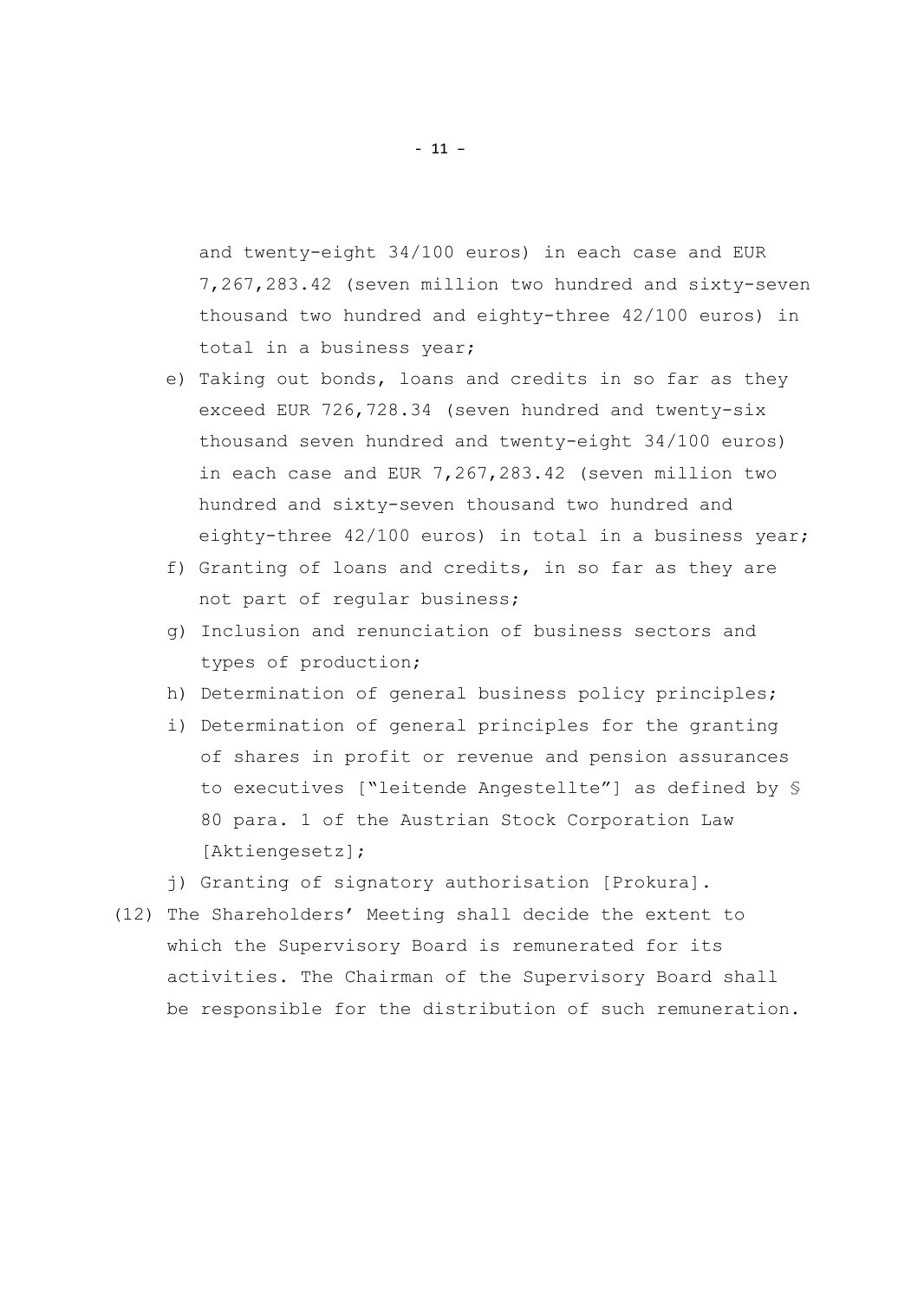#### **§ 13 – Shareholders' Meeting**

- (1) The Shareholders' Meeting shall be convened by the Management Board.
- (2) The Shareholders' Meeting shall be held at the registered office of the Company or in another Austrian provincial capital.
- (3) The Shareholders' Meeting shall be held no sooner than 28 days after the convening notice is served. The Extraordinary Shareholders' Meeting shall be held no sooner than 21 days after the convening notice is served.
- (4) The convening notice shall be communicated pursuant to § 6 of the Articles of Association.
- (5) The right to participate in the Shareholders' Meeting and to exercise the voting rights or any other rights pertaining to the shareholders to be exercised in the context of the Shareholders' Meeting, shall be determined by the shareholdings (record date).
- (6) Shareholders who wish to attend the Shareholders' Meeting and exercise their voting rights must prove their shareholdings on the record date to the Company in good time.
- (7) The shareholdings on the record date must be proven to the Company through a deposit confirmation in accordance with § 10a AktG at least three business days before the Shareholders' Meeting at the address indicated in the convocation to that end. The details relating to the submission of the deposit confirmations shall be made known together with the convocation. The convocation may set out that deposit confirmations be transmitted via fax or email (the electronic format may be further specified in the convocation).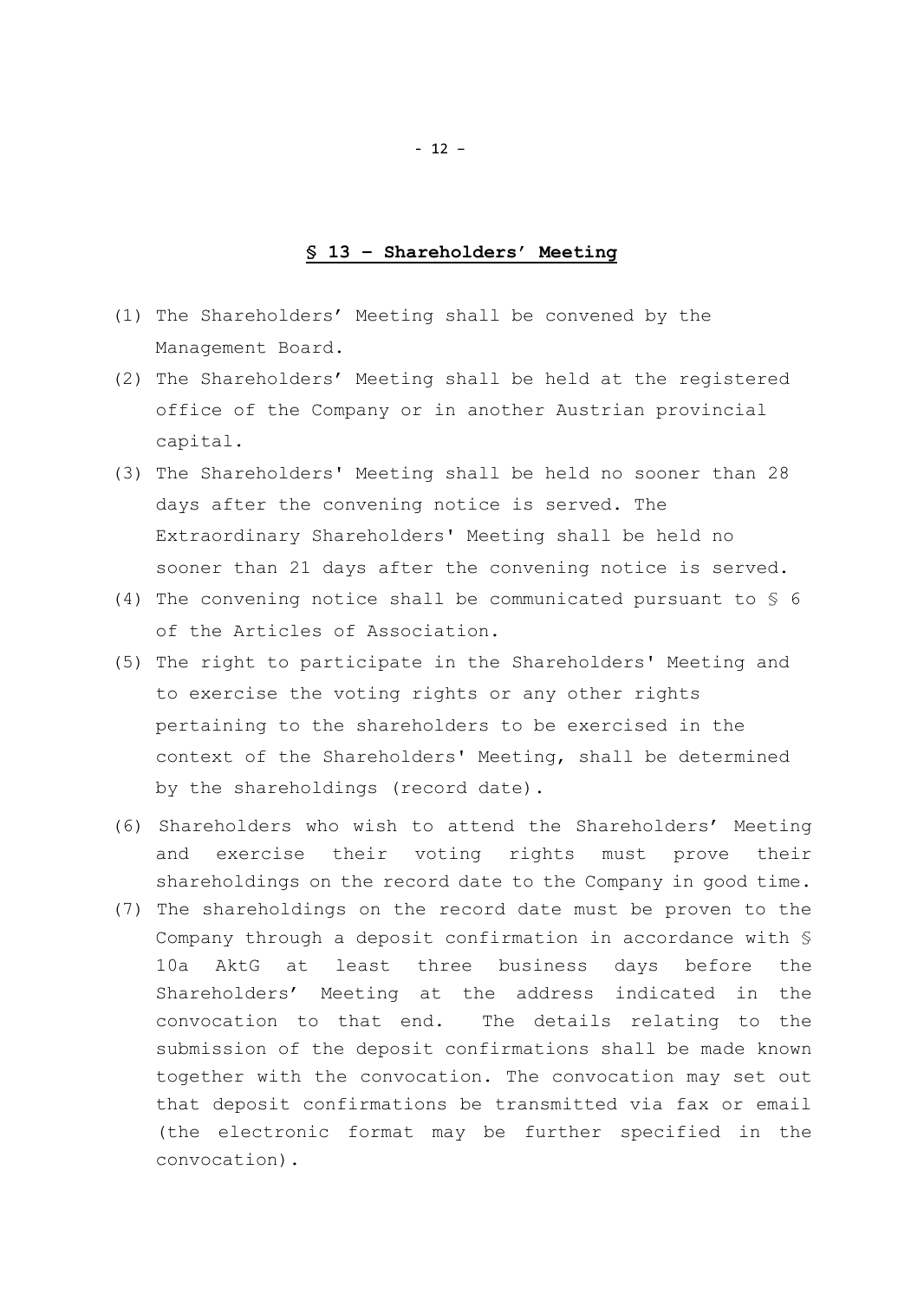(8) The members of the Management Board and the Supervisory Board must make every effort to be present at the Shareholders' Meeting. The Auditor is required to be present at the Annual Shareholders' Meeting. Members of the Management Board or the Supervisory Board may be linked-up via a visual and audible two-way communication method.

#### **§ 14 – Chairmanship of the Shareholders' Meeting**

- (1) The Shareholders' Meeting shall be chaired by the Chairman of the Supervisory Board or, in the event that he or she is unable to attend, the eldest attending deputy. If both the Chairman and his deputy (deputies) are unable to attend, the notary shall organise the Shareholders' Meeting until the election of a chairman.
- (2) The chairman of the Shareholders' Meeting shall chair the meeting; he shall determine the order in which the agenda items are dealt with and the type of voting.

#### **§ 15 – Quorums in the Shareholders' Meeting**

- (1) Every ordinary share shall entitle its holder to one vote at the Shareholders' Meeting.
- (2) The Shareholders' Meeting shall be quorate if at least 30 per cent of the share capital is represented.
- (3) The decisions of the Shareholders' Meeting shall be adopted by a majority of the votes cast unless a qualified majority is required by law.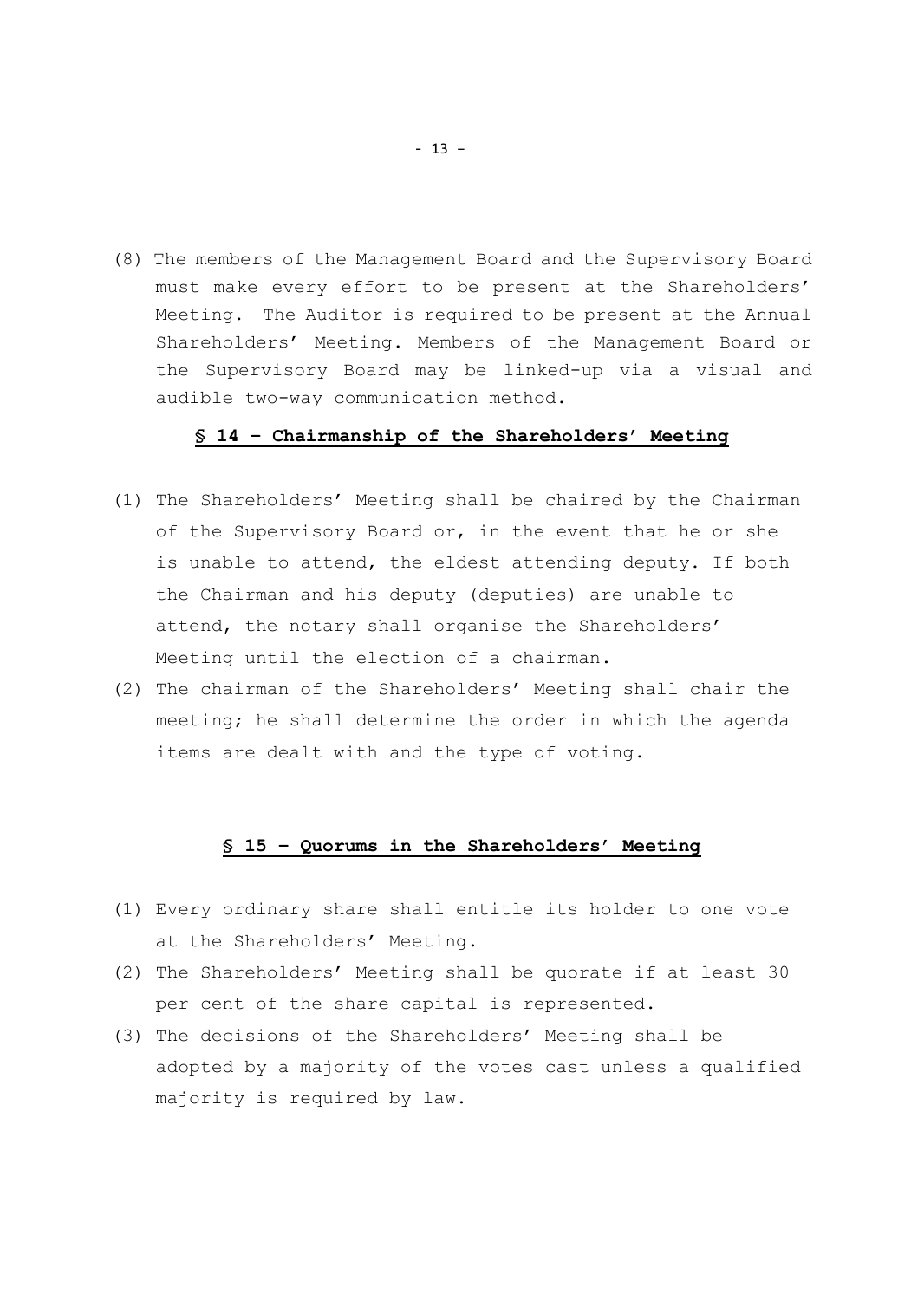#### **§ 16 – Financial statements, profit distribution**

- (1) Within the first five months of a business year the Management Board shall present the financial statements, management report, and Corporate Governance report for the previous business year to the Supervisory Board. The financial statements, the management report, and the Corporate Governance report shall be signed by all members of the Management Board. This shall also apply mutatis mutandi to the submission and consideration of any potential consolidated financial statements and the consolidated management report.
- (2) Every year, the Management Board shall convene a Shareholders' Meeting in the first eight months of the business year and present it with the financial statements, including the management report, the Corporate Governance report, any potential consolidated financial statements and consolidated management reports, to determine the proposal of allocation of profit, and to present the report submitted by the Supervisory Board. The agenda of the Annual Shareholders' Meeting shall include:

a) The presentation of the above mentioned documents and if need be, the annual financial statements in the cases provided by law,

b) Resolution on the allocation of the profit for the business year, if such is reported in the annual financial statements,

c) Resolution on the discharge of the members of the Management Board and the Supervisory Board,

- 14 –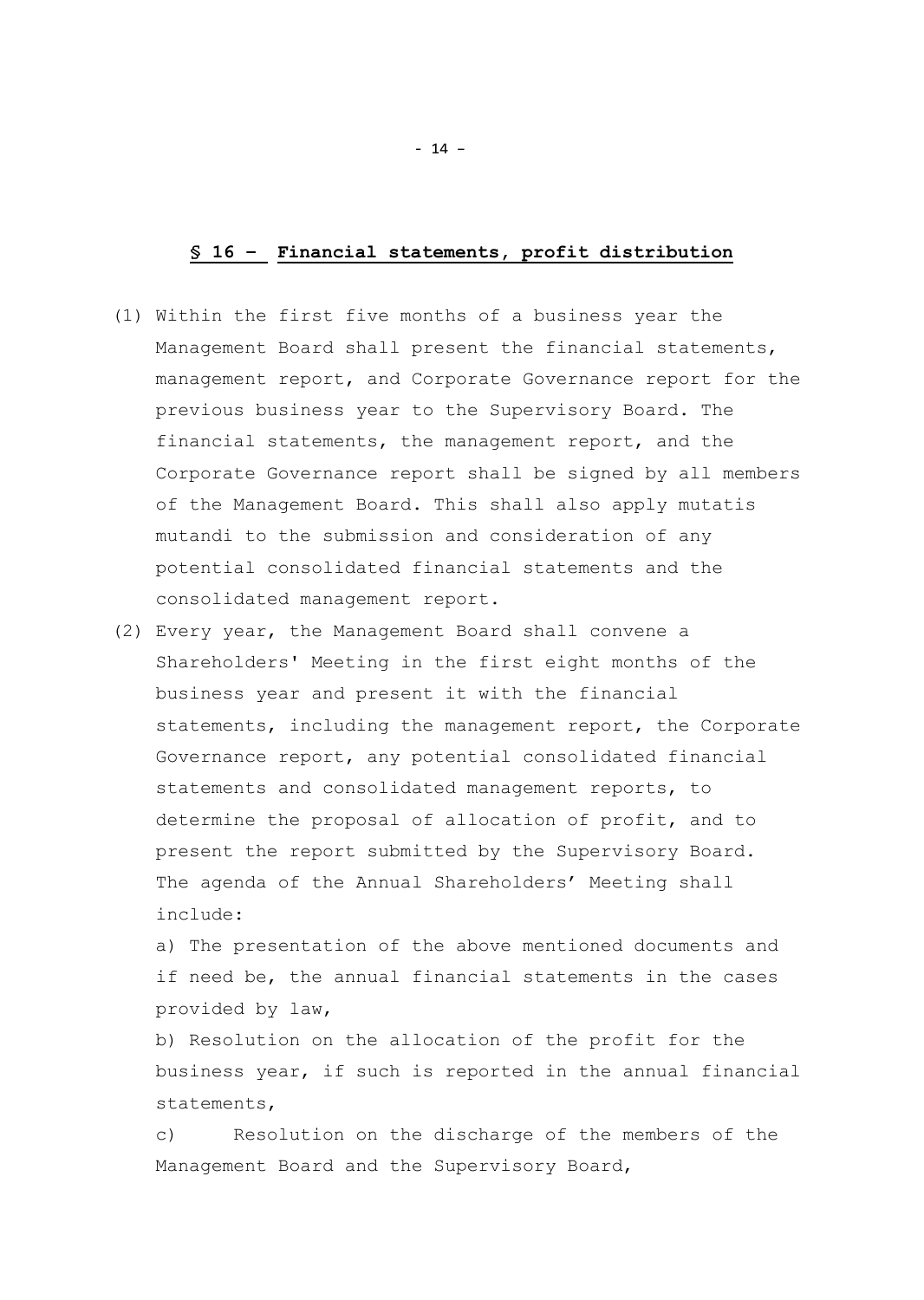d) The selection of the Auditor.

- (3) The Shareholders' Meeting shall resolve on the appropriation of retained earnings, if such is reported in the annual financial statements. When passing resolutions on the allocation of profits, the Shareholders' Meeting shall be bound to the annual financial statements adopted by the Management Board and approved by the Supervisory Board. However, it may exclude net profits from distribution in whole or in part. The amendments to the financial statements, which are hereby required, shall be undertaken by the Management Board.
- (4) The profit shares shall be due for payment ten days after the Shareholders' Meeting, unless otherwise decided by the Shareholders' Meeting.
- (5) Profit shares that are not collected within three years of their due date for payment shall be forfeited in favour of the Company's statutory reserves.

#### **§ 17. Language**

- (1) Deposit confirmations shall be accepted in German or in English only.
- (2) Similarly, messages written by or sent from shareholders and banks to the Company shall be accepted in German or English language only.
- (3) The language used for the Shareholders' Meeting shall be German.